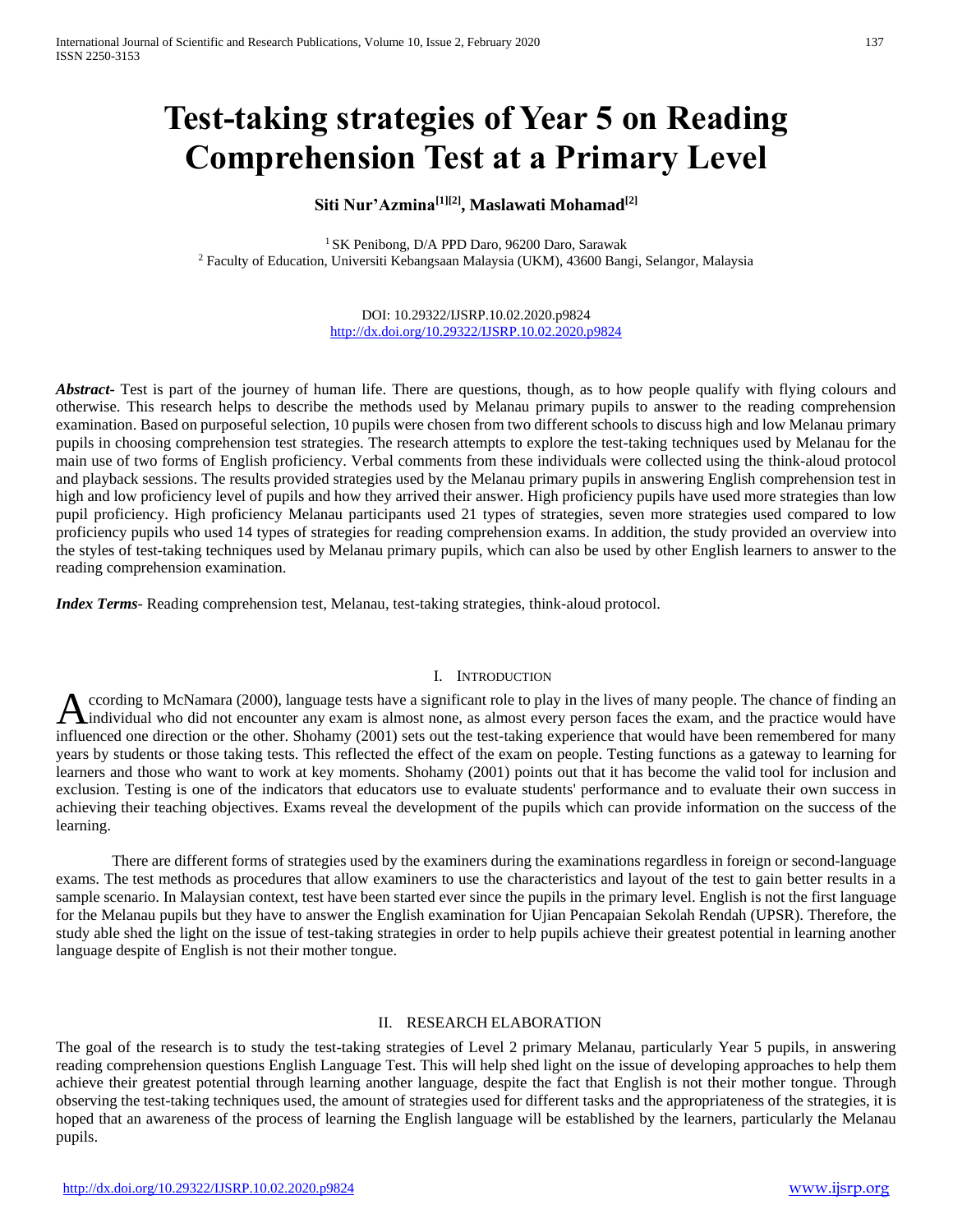# III. FINDINGS AND DISCUSSION

# *A. Literature Review*

There are two theories mainly underpinning this study. They are Bachman's (1990) and Canale and Swain's (1980). Test taking strategies are known as compensatory where the test takers use them to make up some deficiency in performing the test tasks, the skills require to take the test or both Canale and Swain (1980) are aware that strategic competence put the focus on 'compensatory' and 'coping' methods.

## *Bachman (1990)*

Bachman (1990) defines strategic competence as a general ability that enables an individual to generate the most effective use of available skills in the execution of a specific task. Strategic skill is recognised as a prevalent capacity to reason for contextual discussion of significance (McNamara, 2000). It includes the ability to assess and implement as part of deciding and carrying out the most effective means of achieving a communicative goal (Bachman, 1990). This differs from those of Canale and Swain (1980), whose idea emphasizes compensating for breakdowns in communication, in other words, compensatory features. Bachman (1990) presents strategic competence is a component of the framework that affect performance on language exam. This shown association between pupils and understanding pupils' processes of how they reach on goal-setting, assessing, planning, and executing in achieving the most effective communicative goal.

## *Canale and Swain's (1980)*

Canale and Swain (1980) advocate pretty a whole and promising notion of communicative The model has efficaciously dominate the area for distinctly some time. Their proposed model includes three competencies which are sociolinguistic, grammatical and strategic competency. The grammatical competence describes on regulations of grammar which consist of guidelines of grasp of lexical items and rules of morphology, syntax, sentence-grammar semantics and phonology. This included of the information of expressing precisely the literal which capacity of utterances. Next is about sociolinguistic competence which is use of sociocultural and discourse rules. Last past is strategic competence which consist of verbal and non-verbal communication techniques that can be referred to as a method to compensate for breakdowns in discussion owing to performance factors or insufficient expertise. It also relates to the ownership of "coping" strategies when confronted with inadequacies in distinct fields of expertise.

## *B. Methodology*

This study is a qualitative study which explores and explains the test-taking strategies utilised by participants in a test situation. A qualitative research is descriptive in that the researcher is more concerned with process rather than the outcome or products. In other words, it more to explore the meaning in the context of people's experience and how they make sense of their lives (Merriam 1988). Therefore, the focus in this study is the experience and the mental process that the participants go through while doing a test. It is the process they go through to arrive at their answers which is significance of the study. The researcher interested in discovering the significance that the participants add to their actions, how they view and understand circumstances and their viewpoints on specific issues.

This study answer two research questions. The first part which provides the answer of the RQ1 – What are the test-taking strategies used by Level 2 primary Melanau pupils toward answering reading comprehension questions? The second part provides the answer of the RQ2 – How do the test-taking strategies help in improving English learners answering reading comprehension test? The answers are divided into three subsections; (a) Shorten the time to answer, (b) Increase the motivation of the test taker and (c) Increase the mark obtained for English Comprehension Test.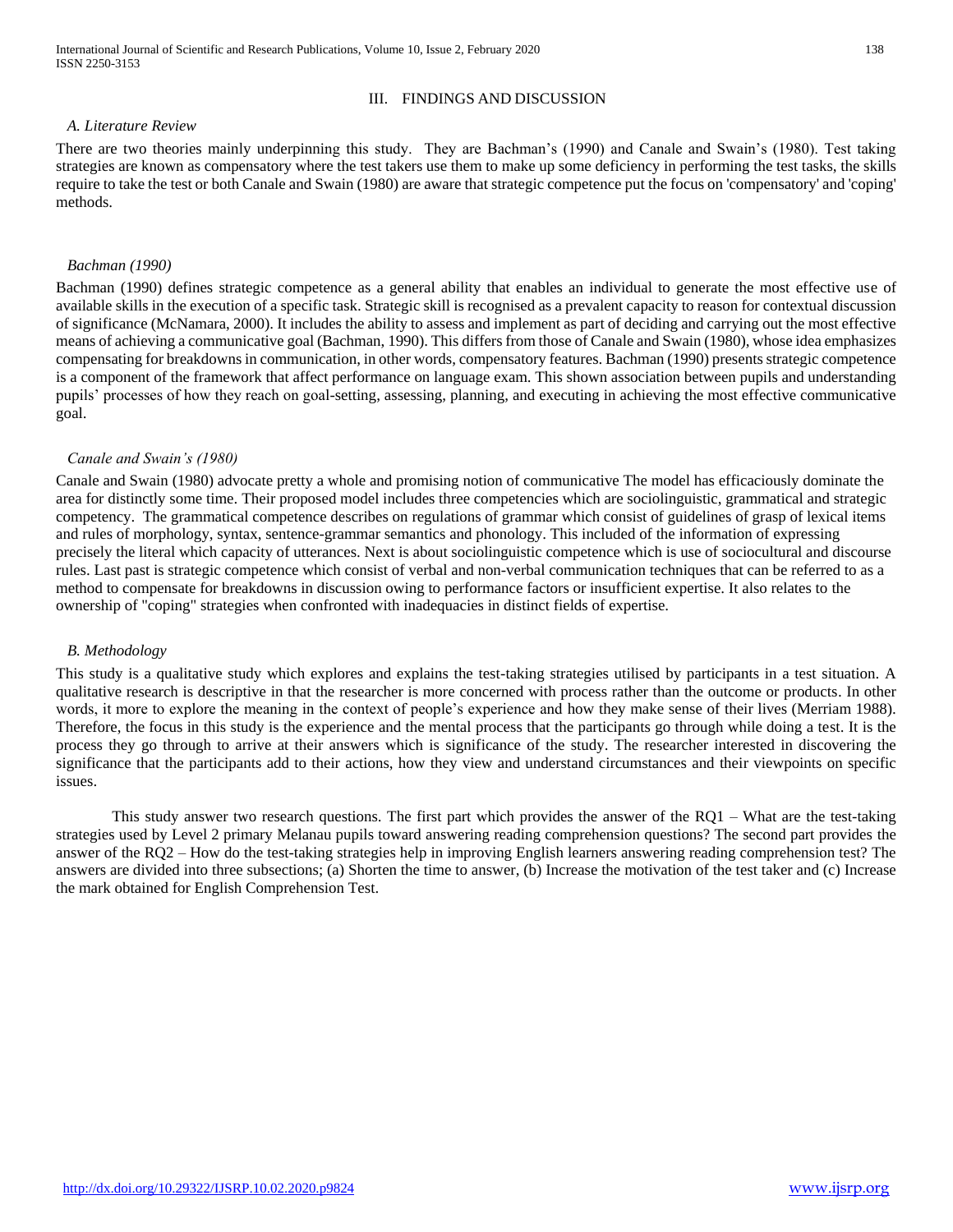There are 6 steps in research procedure for this study. The following figure describes the research procedure in the study.



Figure 1: Research procedure

The procedure was begin with selecting 10 participants to involve in this study. 5 of the participants were high level of English proficiency and another 5 is low level of English proficiency. They were selected based on they grade in English comprehension test. Since the researcher had identified the participants, they needed to get brief on what to do during the actual study. The researcher informed the procedure and the reason they have been selected during the session. Any questions from the participants regarding the study also clarified here. The researcher informed that their information and details were confidential, and their name will be known as the pseudonym. The training was conducted for the participants to get them used during the actual study. The researcher made some note any changes that need to rectify. Should there is any amendment, and it will be done right away after the training. The actual study conducted after the training session has done with the participants. Individual interview with the participants was essential to clarify any ambiguities during the actual study. Any questions can be asked directly to the participants if the researcher felt there was doubt during the analysis of data. The second Research Question, which is how do the test-taking strategies help in improving English learners answering reading comprehension test able to be answered during this session as well. The researcher analysed the data taken from the participants.

The processes of data analysis consist of coding the participants, identification and categorization of strategies and transcribe the data.

Coding the Participants

The focus is about the strategies and pupils' level of proficiency. Thus, the participants will be coded according to their proficiency level; the low and high proficiency; male and female. This is to avoid repetition and add clarity to the data analysis process. The participants will be coded as follow:

P - Participant F - Female M - Male

 $L$  – Low proficiency  $H$  – High proficiency

For example; P1FH means Participant 1; Female; High proficiency level of pupils.

## Data Transcription

Miles and Huberman (1984) state that qualitative data possess well-grounded, rich and thick descriptions and processes taking place in the local contexts. Meaningful explanations could be obtained besides maintaining the flow of events in the process. Data transcription is the process of transcribing verbal reports verbatim. These verbal reports which were audio-taped consisted participants' retrospective verbal think aloud and playback interview.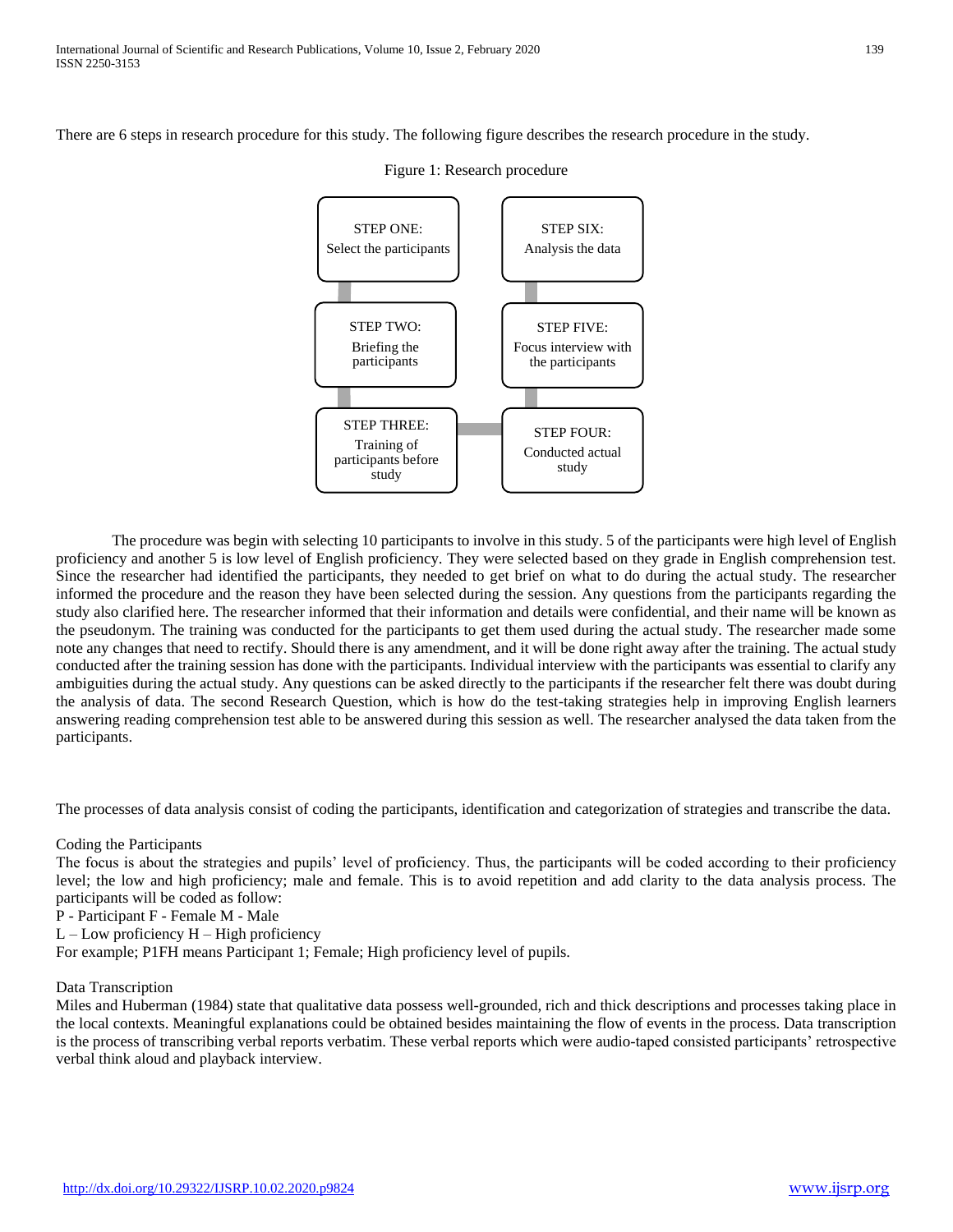#### Identification of strategies

There were 31 strategies identified in test-taking strategies. The researcher (x) crossed the strategies at the time TAP is being conducted. Each participant had 25 copies of list of strategies which were for 25 questions allocated in English Paper 013 UPSR. The main purpose of the study is to examine strategies utilised by test-takers in a test situation. The materials used in the study are comprehension English Paper 013 UPSR and checklist. In this study, comprehension English Paper 013 UPSR in 2016 was adopted based on existing multiplechoice comprehension test. The comprehension English Paper 013 as the main instrument to obtain participants' response. This was to ensure that pupils conducting the TAP without worrying which strategies they should cross. The researcher crossed the list for them.

| (x) | N <sub>0</sub> | Code             | <b>Strategies</b>                                                                                                                                                               |
|-----|----------------|------------------|---------------------------------------------------------------------------------------------------------------------------------------------------------------------------------|
|     | 1.             | G                | Guesses.                                                                                                                                                                        |
|     | 2.             | CR               | Choose the answer through logical reasoning.                                                                                                                                    |
|     | 3.             | RTP1             | Returns to that section of the text alluded to in the queries.                                                                                                                  |
|     | 4.             | <b>LCO</b>       | Looks for the answer in chronological order in the passage.                                                                                                                     |
|     | 5.             | <b>GUP</b>       | Answers the question on the basis of the general understanding of the passage.                                                                                                  |
|     | 6.             | $\rm BK$         | Utilizes previous background knowledge.                                                                                                                                         |
|     | 7.             | <b>MPQ</b>       | Matches words or phrases in the question to similar ones in the passage or the alternatives.                                                                                    |
|     | 8.             | KW1              | Looks for certain clues or keywords in the passage on the basis of which the answer is made.                                                                                    |
|     | 9.             | GA               | Write a general answer.                                                                                                                                                         |
|     | 10.            | <b>CSP</b>       | Copies a sentence or part of it and pastes it as the answer.                                                                                                                    |
|     | 11.            | <b>LCP</b>       | Identified the place in the section to which the query related, and then began to search for hints<br>as to the solution in the background.                                     |
|     | 12.            | RP               | Give an answer focused on the memory of the passage rather than the passage itself.                                                                                             |
|     | 13.            | CAQ              | Clue from answering another question that help answer particular question.                                                                                                      |
|     | 14.            | ${\bf S}$        | Skip the question and return to it later.                                                                                                                                       |
|     | 15.            | RA               | Stop searching for acceptable options: read alternative choices before find one that was<br>considered to be right. Don't keep reading the rest of the choices.                 |
|     | 16.            | $\mathbf{EL}$    | Elimination process: choosing an option, not because it was considered to be right, but because<br>the others did not seem fair, appeared identical or could not be understood. |
|     | 17.            | EX               | Choosing an exception: suspecting that the alternative was the correct answer because it<br>represented an exception or had something special about it.                         |
|     | 18.            | LG               | Being influenced by the length of the answer options.                                                                                                                           |
|     | 19.            | LO               | Being influenced by the location of the answer options.                                                                                                                         |
|     | 20.            | CW               | Common term: selecting an option because it had a term in it that was common - that's been<br>used all the time.                                                                |
|     | 21.            | KW <sub>2</sub>  | Keyword: arriving at an alternative because it had in it a word that appeared to be a keyword.                                                                                  |
|     | 22.            | AS               | Association: choosing an option because it had a term in it that elicited a connection with a<br>phrase in a mother tongue or in another language.                              |
|     | 23.            | RTP <sub>2</sub> | Read the paragraph and make a mental note of where various kinds of information are found.                                                                                      |
|     | 24.            | RTP3             | Refer to the passage to check for or affirm the response, rather than relying solely on the<br>recollection of what was in the paragraph.                                       |
|     | 25.            | RQ1              | Read the question first, so that the reading of the text is directed at seeking answers to those<br>questions.                                                                  |
|     | 26.            | RQ <sub>2</sub>  | Read the questions second time to make sure the meaning is clearer.                                                                                                             |
|     | 27.            | <b>OA</b>        | Come up with own answer to the questions before you look at the options that are provided in<br>the test.                                                                       |
|     | 28.            | EG               | Make an educated guess based on background knowledge or extra-textual knowledge in making<br>the guess.                                                                         |
|     | 29.            | CA               | Ready to change answer appropriately $-$ in the case where new clues are discovered in, say,<br>another item.                                                                   |
|     | 30.            | <b>OS</b>        | Search an option that seems to different from the others or special.                                                                                                            |
|     | 31.            | <b>CIO</b>       | Use the clues appearing in other items to respond to the item under consideration.                                                                                              |

#### Table 1: List of strategies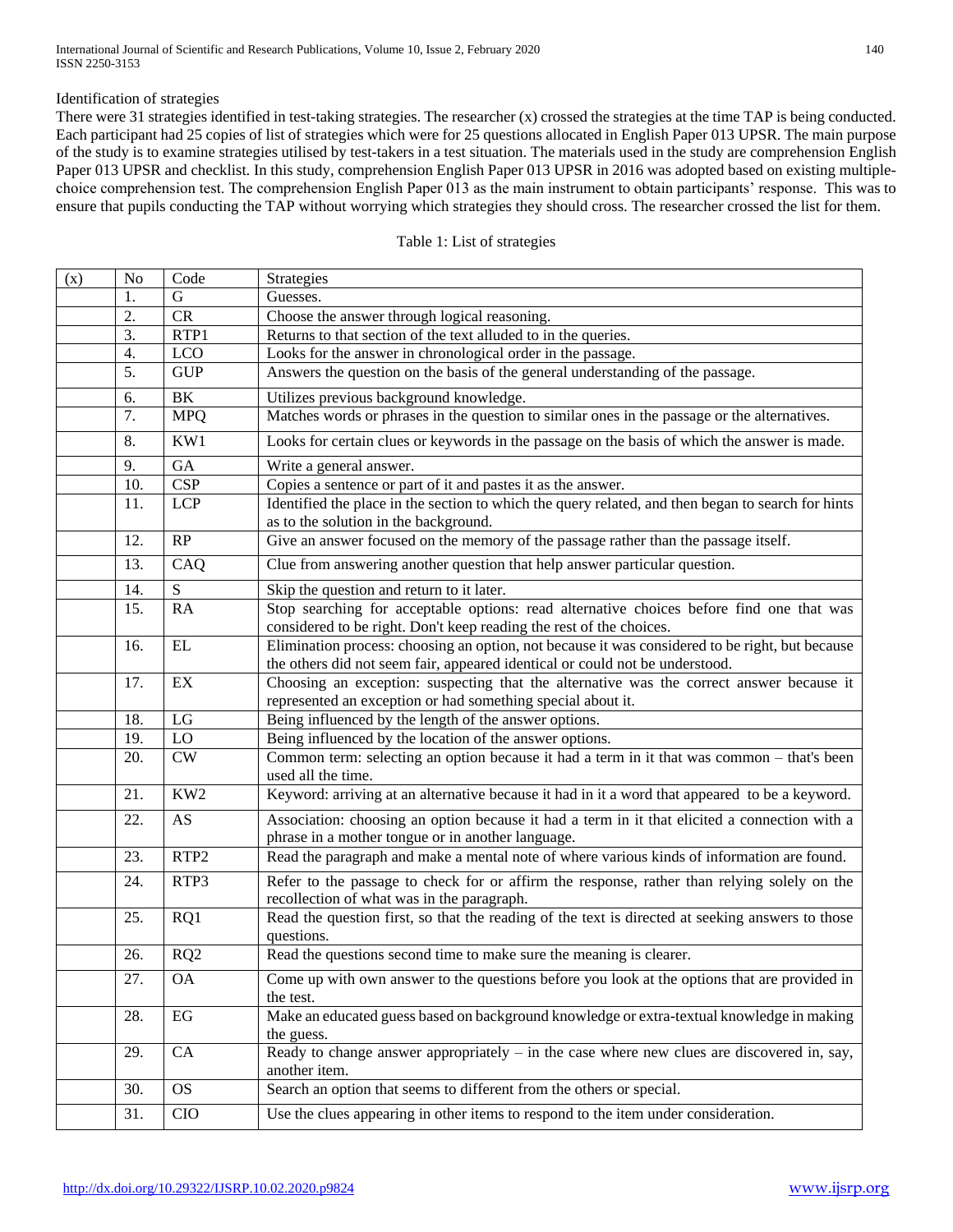| $\Omega$<br>34. | P <sub>(</sub> | Consider the position of the option among the choices $(a, b, c, or d)$ . |
|-----------------|----------------|---------------------------------------------------------------------------|
| $\sim$<br>JJ.   |                | <b>Estimate the time needed for completing the items.</b>                 |

#### IV. CONCLUSION

The process of reading the test-taking included the use of both the test-taking strategies as well as the reading of the strategy. On this basis, the use of test-taking techniques greatly exceeds that of reading approaches, as the ability of test-takers to answer questions extends beyond their need to fully understand the text. It does not come as a shock that most of the comprehension that test-takers have when reacting to a prescribed reading test is brought about by their responses to the test questions and not by a general understanding based on reading the letter. The study found that the number of test-taking strategies used by high proficiency level of pupils in primary differ from low proficiency level although they were in the same Year 5. The high proficiency used more strategies than the low proficiency of pupils. The high proficiency Melanau pupils used 21 types of strategies, and that is seven more strategy types utilised compared to the low proficiency pupils who used 14 types of strategies in reading comprehension test.

#### **REFERENCES**

- [1] Abanomey, A. A. 2002. *The effect of texts' authenticity on reading-comprehension test-taking strategies used by adult Saudi learners of English as a foreign language* (Doctoral dissertation). ProQuest Dissertation and Theses database.
- [2] Abanomey, Abdulaziz. 2002. The effects of texts' authenticity on reading comprehension test-taking strategies used by adults Saudi learners of English as a foreign language. Ph.D thesis. Arizona State University, Arizona.
- [3] Allen, J.P. B & Widdowson, H.G. 1975. Grammar and language teaching. In Allen J.P.B. & Corder S.P.(ed.). *The Edinburgh Course In Applied Linguistics (2)* London: Oxford University Press.
- [4] Bachman, L. F. & Palmer, A. S. 1996. *Language testing in practice.* Oxford: Oxford University Press.
- [5] Bachman, L. F. 1990. *Fundamental considerations in language testing.* Hong Kong: Oxford University Press.
- [6] Canale, M. & Swain, M. 1980. Theoretical bases of communicative approaches to second language teaching and testing. *Applied Linguistics* 1(1): 1-47.
- [7] Cohen, A. D. & Upton, T. A. 2006. *Strategies in responding to the new TOEFL reading tasks.* TOEFL Monograph Series. ETS TOEFL.
- [8] Cohen, A. D. 1991. Testing linguistic and communicative proficiency: The case of reading comprehension. Languages in School and Society: Policy and Pedagogy (pp. 383–408). https://doi.org/10.1515/9783110869132.383
- [9] Ericsson, K. A. & Simon, H. A. 1984. *Protocol analysis: Verbal reports as data*. London: The Massachusetts Institute of Technology Press, Cambridge
- [10] Goh, H. S. 2009. Using Think-aloud While Reading: What Do Students Think About It. *English Language Journal, 3*
- [11] Green, A. 1998. *Verbal protocol analysis in language testing research: A handbook*. Cambridge: Cambridge University Press.
- [12] Halliday, M.A. K. 1970. Language structure and language function. In Lyons, J. (ed.). *New horizons in linguistics.* Harmondsworth: Penguin Books.
- [13] Hammersley, M. 1996. 'The relationship between qualitative and quantitative research: paradigm loyalty versus methodological eclecticism', in J. T. E. Richardson (ed.) *Handbook of Qualitative Research Methods for Psychology and the Social Sciences*, Leicester, British Psychological Society.
- [14] Hymes, D. 1972. On communicative competence. In Pride J.B. & Holmes, J. (ed.). *Sociolinguistics.* Harmondsworth: Penguin Books.
- [15] Johnson, K. 1977. The adoption of functional syllabus for general language teaching courses. *Canadian Modern Language Review* 33(5):667-680.
- [16] Kazi, A. M., & Khalid, W. 2012. Questionnaire designing and validation. *Journal of the Pakistan Medical Association*, *62*(5), 514–516.
- [17] Longman, D. G. & Atkinson, R. H. 1999. *Study methods and techniques.* Albany, New York: Wadsworth Publishing Company.
- [18] Mami, Y. 2007. Think-aloud Protocols and Type of Reading Task: The Issue of Reactivity in L2 Reading Research. *Second Language Research Forum.* Retrieved from www.lingeref.com/ccp/slfr/pdf
- [19] Mckeown, R. G. & Gentilucci, J. L. 2007. Think-aloud Strategy: Metacognitive Development and Monitoring Comprehension in the Middle School Second-Language Classroom. *Journal of Adolescent and Adult Literacy,* 51 (2).
- [20] McNamara, T. F. 2000. *Language Testing.* New York. Oxford University Press.
- [21] Merriam, S. B. 2009. *Qualitative research: A guide to design and implementation*. San Francisco, CA: John Wiley & Sons.
- [22] Morrow, K. & Johnson, K. 1977. Meeting some social language needs of overseas students. *Canadian Modern Language Review* 33(5): 694-707
- [23] Nevo, N. 1989. Test-taking strategies on a multiple-choice test of reading comprehension. *Language Testing*, *6*(2), 199-215. https://doi.org/10.1177/026553228900600206
- [24] Nikolov, M. 2006. Test-taking strategies of 12-13-year-old Hungarian learners of EFL: Why whales have migraine. *Language Learning*, *57*(1), 1-51. https://doi.org/10.1111/j.0023-8333.2006.00341.x Phakiti, A. (2003). A closer look at the relationship of cognitive and metacognitive strategy use to EFL
- [25] Phakiti, A. 2008. Strategic competence as a third-order factor. *Language Assessment Quarterly*, *5*(1), 20-42. https://doi.org/10.1080/15434300701533596 reading achievement test performance. *Language Testing*, *20*(1), 26-56. https://doi.org/10.1191/0265532203lt243oa
- [26] Schleicher, A. 2019. *Insights and Interpretations PISA 2018.* Retrieved from http://www.oecd.org/pisa/PISA%202018%20Insights%20and%20Interpretations%20FINAL%20PDF.pdf
- [27] Shohamy, E. 2001. The power of tests: A critical perspective on the uses of language tests. London: Longman
- [28] Widdowson, H. G. 1978. *Teaching language as communication.* Oxford: Oxford University Press.
- [29] Wilkins, D.A. 1976. *Notional syllabus.* London: Oxford University Press.